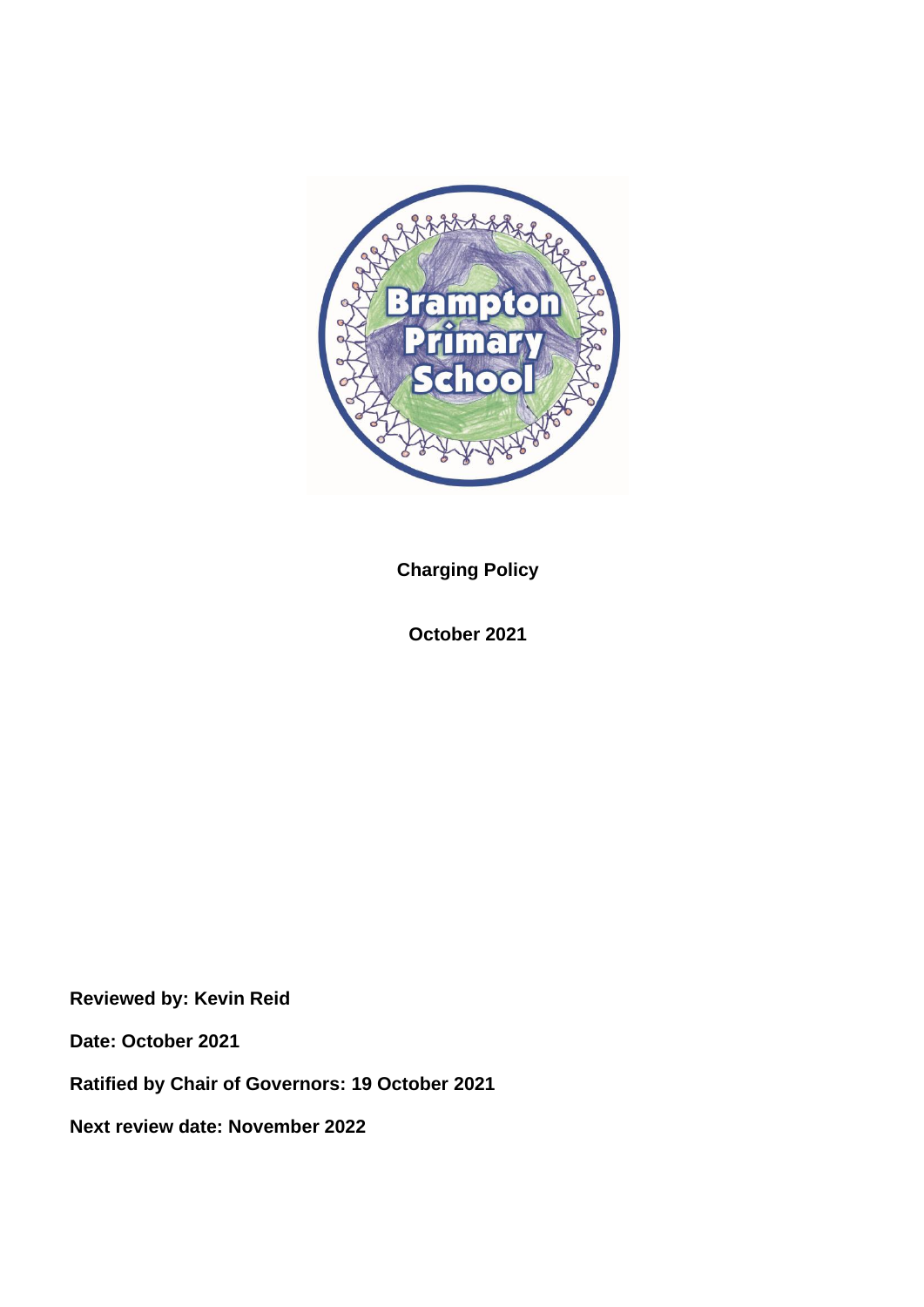## **BRAMPTON PRIMARY SCHOOL**

## **CHARGING POLICY**

## **Introduction**

Our school has a Finance Policy in place, which outlines the responsibilities and duties of the Governing Body, Headteacher and staff involved in financial management and procedures within maintained schools. Within the Finance Policy, the school should stipulate its policy on charging for activities, services and resources. Our charging policy covers the cost of extended activities including the apportionment of schools' fixed costs or overheads as appropriate as well as the identification of direct costs and as such, there is a clear and transparent process for agreeing and making all relevant charges.

## **Charges for School Activities**

The Education reform act 1988 clarifies the activities for which charges can be made or voluntary contributions sought.

The Act gives LA's and schools the discretion to charge for optional activities provided wholly or mainly out of school hours and the right to invite voluntary contributions for the benefit of the school, or in support of any activity organised by the school whether during or outside school hours.

As from June 2009 the Governors will operate the following policy on charges and contributions for school activities where such activities involve additional expenditure.

## **Charges**

The school will charge in the following circumstances allowed by the Act:

- a. The provision of music tuition given to pupils as individuals or in groups of up to four **except** where it is given to fulfil:
	- Statutory duties relating to the National Curriculum or
	- Requirements specified in the syllabus for a public exam
- b. Ingredients and materials for cooking and CDT (Craft, Design and Technology):

Materials will be charged for, or parents will be required to supply these, if the parents have indicated in advance a wish to own the finished product.

c. Activities which take place wholly or mainly outside school hours and which are not a statutory part of the National Curriculum: e.g. Outings, visits, cricket coaching, cycling courses.

Charges will be made for all or part of a pupil's travel costs, board and lodging costs, materials and equipment, entrance fees, non-teaching staff costs, any insurance and costs of engaging teaching staff specifically for the activity.

See Appendix 1 for refund procedures.

d. Activities which involve pupils in nights away from home: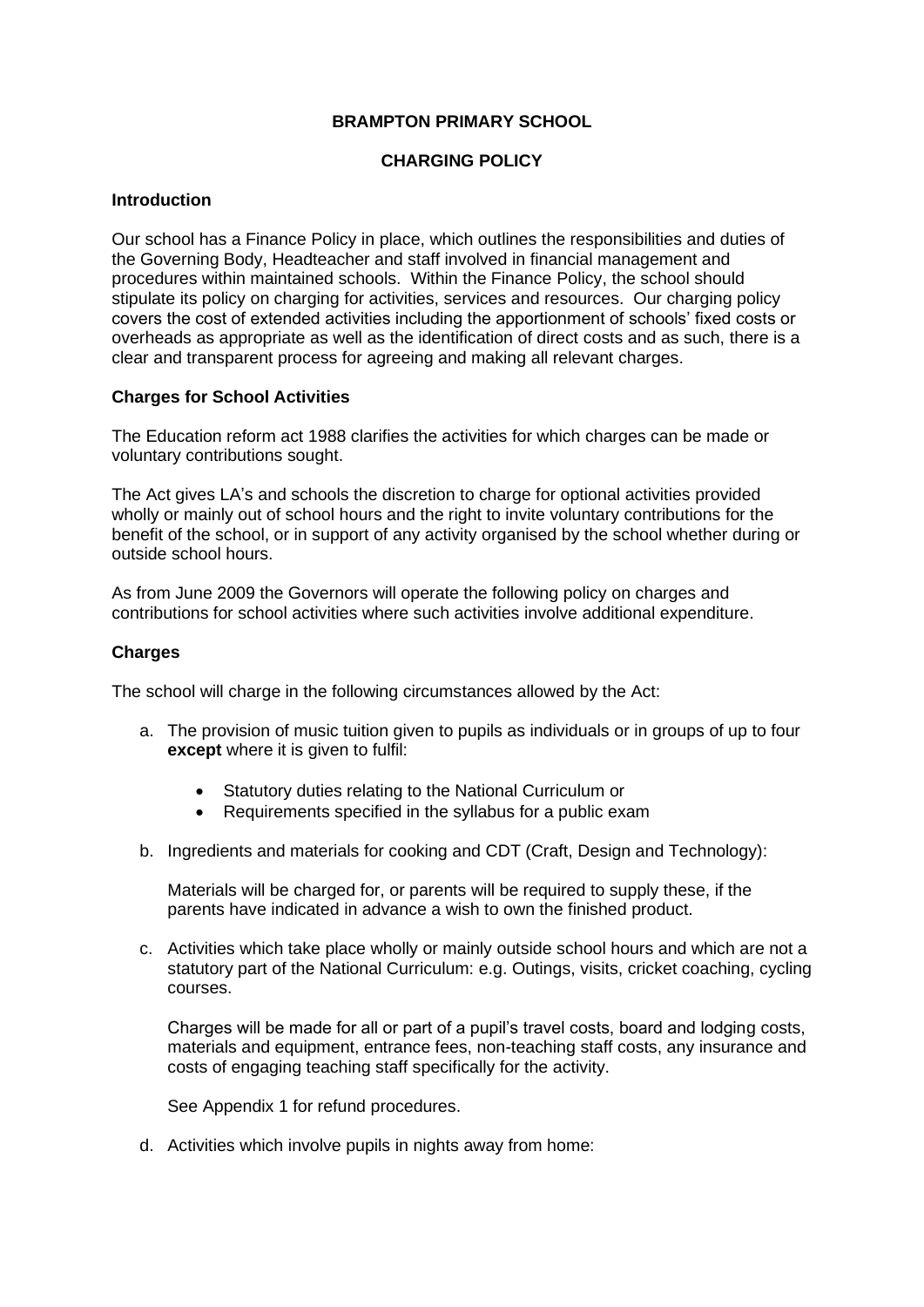Charges will be made for Board and lodging. Children qualifying for pupil premium funding will be exempt from paying for residential visits, except for a non-refundable deposit to secure their place.

- e. No charges will be made for examination entries except where:
	- The school has not prepared the pupil to take an earlier exam
	- The pupil has failed to complete the requirements of the exam without a valid reason

Charges must **not exceed actual cost** otherwise there may be VAT implications.

# **Voluntary Contributions**

Voluntary contributions will be sought from parents for activities which supplement the normal school curriculum, e.g. outings and visits which take place wholly or mainly during school hours; visits to the school by theatre groups and other organisations providing an educational service.

When voluntary contributions are requested, the terms of the request will clearly state:

- a. There is no obligation to contribute
- b. Pupils will not be treated according to whether or not their parents have made a contribution
- c. The proposed activity may not take place unless a substantial majority of parents contribute
- d. A suggested amount for a contribution to cover the additional costs of the trip
- e. If the contribution is over £8 the school will provide a payment plan so that parents can pay in instalments. If they so wish.
- f. If the contribution is over £20, the year groups can fund raise to help bring down the cost of the visit for parents. The governors will match the amount of funds raised and the remaining balance can be paid in instalments. The match-funded amount should be equal to or enough to make the visit free and not carried forward for other activities.

See Appendix 1 for refunds.

## **Remission**

It is the policy of the Governing Body:

- To remit charges for school activities to the children qualifying for pupil premium funding
- To provide a payment plan
- To look at individual cases where parents have been unable to give a donation
- To agree how to fund shortfalls for activities
- To encourage fundraising activities throughout the year to part fund visits

## **Other Charges**

*School Equipment*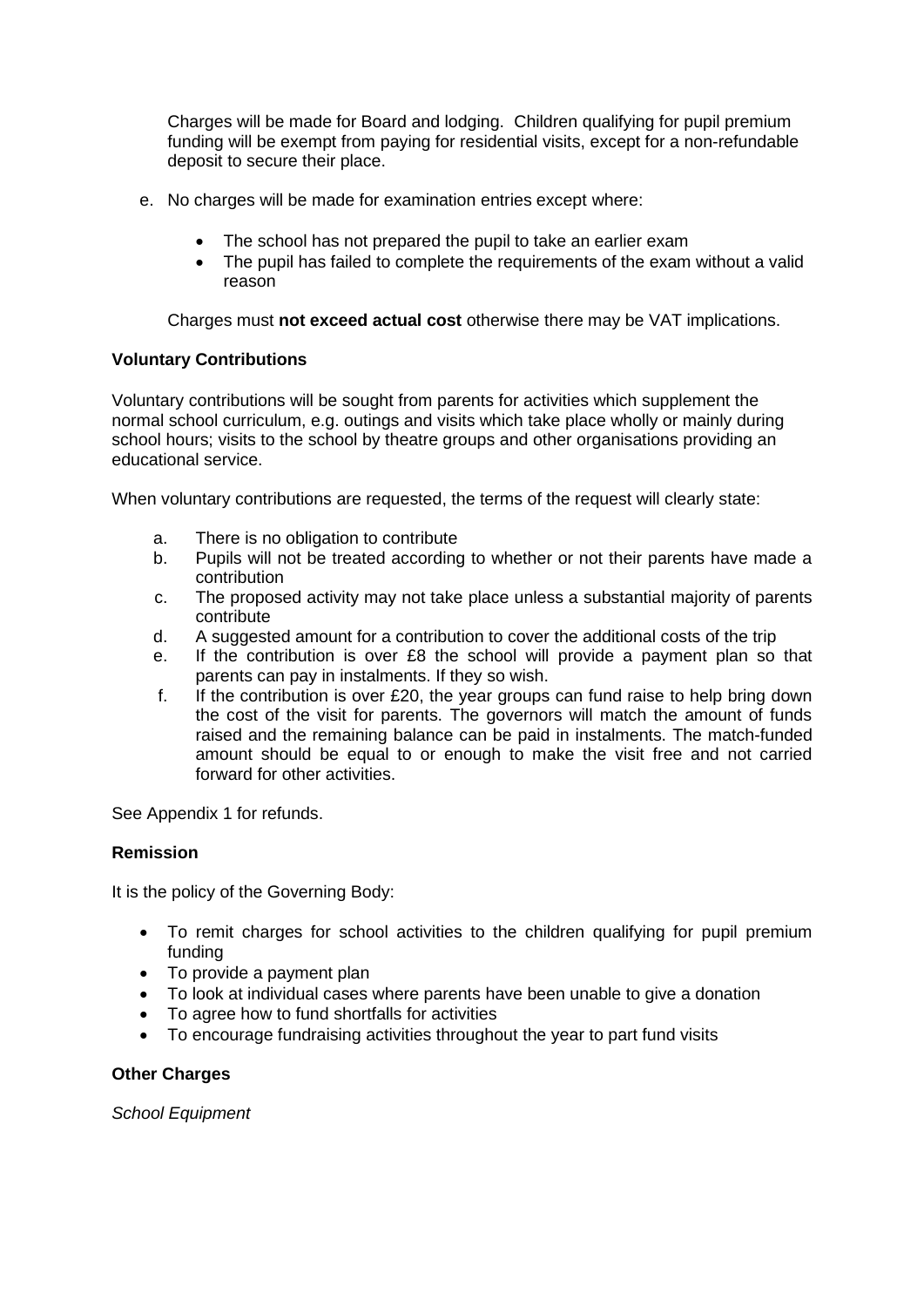Should a child be found deliberately damaging school property (laptops, books etc), Governors will be asking parents for the replacement cost or a contribution towards a replacement, whichever is appropriate, at the discretion of the Headteacher.

## *Private Photocopying/Telephone Calls*

The Governors agree a charge to be levied for private photocopying (10p per copy) and telephone calls (50p per call). These will be subject to VAT regulations. These charges are reviewed annually.

## *Income from Sales – Non-profit making*

Some goods may be purchased through the school for the convenience of parents, pupils or teachers. The school will not seek to make a profit from these sales. Goods in this category including clothing, books, book bags, recorders etc.

#### *Income from Sales – Profit Making*

Some goods will be sold through the school with the intention of making a profit and thus raising money for the school, PTA or other charity. Goods in this category include school photographs, bring and buy item etc which may be subject to VAT.

From time to time, the school will seek voluntary donations for specific purposes. This may be via non-uniform days, sponsorship etc. It will be made clear at the time of asking that such donations are voluntary and the purpose for which the donations will be used.

#### *Income from Lettings*

The Finance Committee annually review and set charges made for use of school premises. The charges made include actual caretaking costs, insurance and a premises charge.

The Finance Committee will endeavour to avoid charging the PTA for its activities in the school.

The Lettings Policy for use of the School Sports Hall is to be reviewed annually, the amount to be charged currently is:

| <b>AREA</b>                                                                  | <b>HIRER</b>     | <b>MON-FRI</b><br>(after 6pm) | <b>SAT</b> | <b>SUN</b> |
|------------------------------------------------------------------------------|------------------|-------------------------------|------------|------------|
| <b>Sports Hall/ Dining</b><br><b>Hall/ Conference room</b><br>/ Parents room | <b>Community</b> | £35/hr                        | £45/hr     | £55/hr     |
|                                                                              | <b>Private</b>   | £40/hr                        | £50/hr     | £60/hr     |
|                                                                              | <b>Business</b>  | £45/hr                        | £55/hr     | £65/hr     |

## **SCHEDULE OF CHARGES W/E FROM January 2018**

**Car Park Use: Extra £15 per hour**

## **ALL CHARGES ARE PER HOUR Hiring during School Hours 9am – 3.30pm**

| AREA            | <b>HIRER</b> | MON-FRI $9am - 3.30pm$ |
|-----------------|--------------|------------------------|
| Conference room | Community    | £120                   |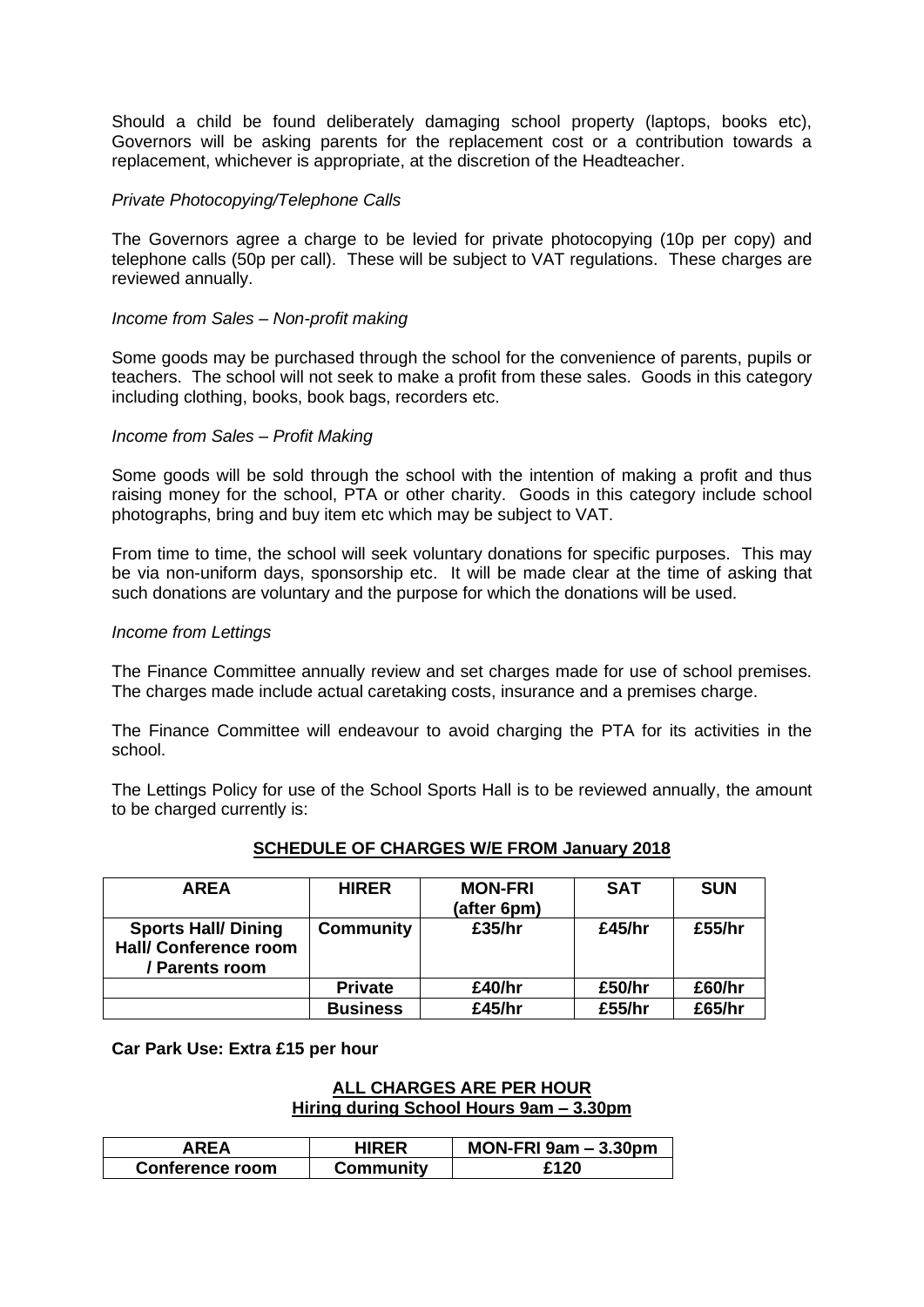|                     | <b>Private</b>   | £160 |
|---------------------|------------------|------|
|                     | <b>Business</b>  | £200 |
| <b>Parents room</b> | <b>Community</b> | £110 |
|                     | <b>Private</b>   | £150 |
|                     | <b>Business</b>  | £190 |

**Refreshments: £10.00 per person (Includes Tea, Coffee, biscuits and Lunch) ALL** LETTINGS ARE SUBJECT TO £120.00 DEPOSIT – UNLESS THEY ARE SUBSIDISED BY THE SCHOOL'S GOVERNING BODY.

## *Cost of External Coach*

The cost of the external coach outside school hours, such as Gymnastics, Judo, Karate etc, is covered by the compulsory contributions made by pupils. In some instances the fee for the coach can be partially funded by school by up to 10%. If we do not have enough children to attend these clubs, then they should be cancelled.

## *Cost of Breakfast Club & After School Care*

The school runs Breakfast club from 7.30am to 9am and charges £2.00 per day per child. The children are provided with healthy breakfast and do different learning activities. The Afterschool Care runs from 3.15pm to 6.00pm and charges £10.00 per day per child. There is a sibling discount, which is £1 off per day for the second or third child. The children are provided with healthy dinner and they do various extracurricular activities.

## **Responsibilities**

Authority for day-to-day management of the policy is delegated to the Headteacher who will determine the costs of activities other than those set by the Governors.

The level of charges is a matter for the Governing Body. It is recommended that all charges should include a reasonable element for overheads like electricity, heating, Site Manager's overtime etc. Other things to consider are whether the school aims to make a profit, to meet actual costs or to offer say lettings at a subsidy.

All staff responsible for collecting income are made aware of the current charge rates and be aware of VAT implications.

The charging policy is reviewed annually by the Governing Body

#### **Appendix 1**

## **Brampton Primary School Refund Policy**

Monies paid to the school in respect of residential visits

All initial deposits are non-refundable and this is stated in the initial parents' letter informing them of the details of the forthcoming visit.

If a child is unable to attend at the last moment through illness, then a refund of cost can be given upon receipt of a doctor's certificate. The initial deposit still remains non-refundable.